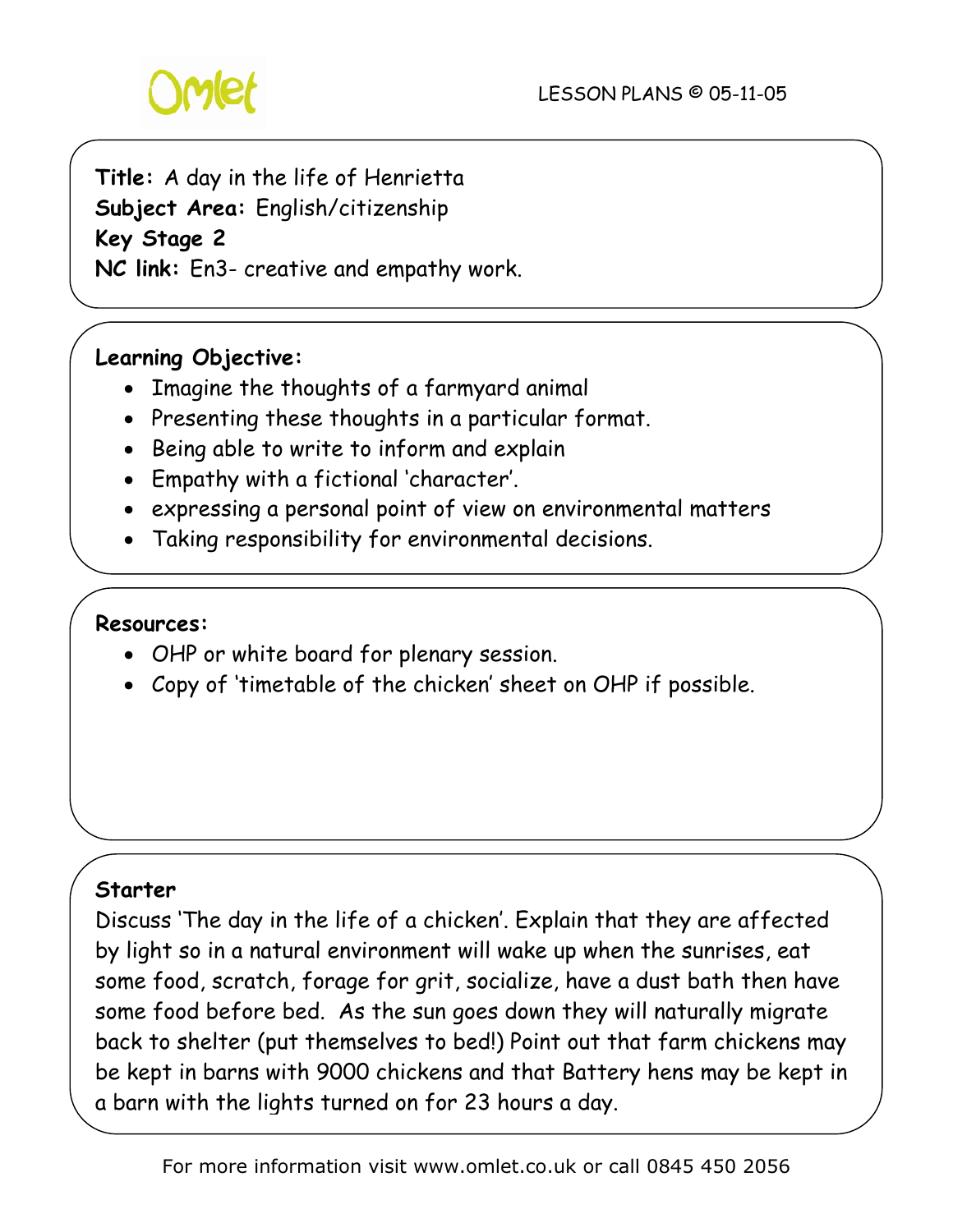

#### **Main Teaching Activity:**

Split the children into 3 groups. One group will discuss a day in the life of a school chicken, another group will discuss a day in the life of a farmyard chicken and the final group will discuss a day in the life of a battery hen. Pupils then begin to write the day in the life of a chicken individually or in pairs.

#### **Plenary**

• Fill in the chart 'Timetable of the chicken' in three columns. Discuss.

## **Differentiation**

Pupils could alter the style to a question/answer interview format as an extension.